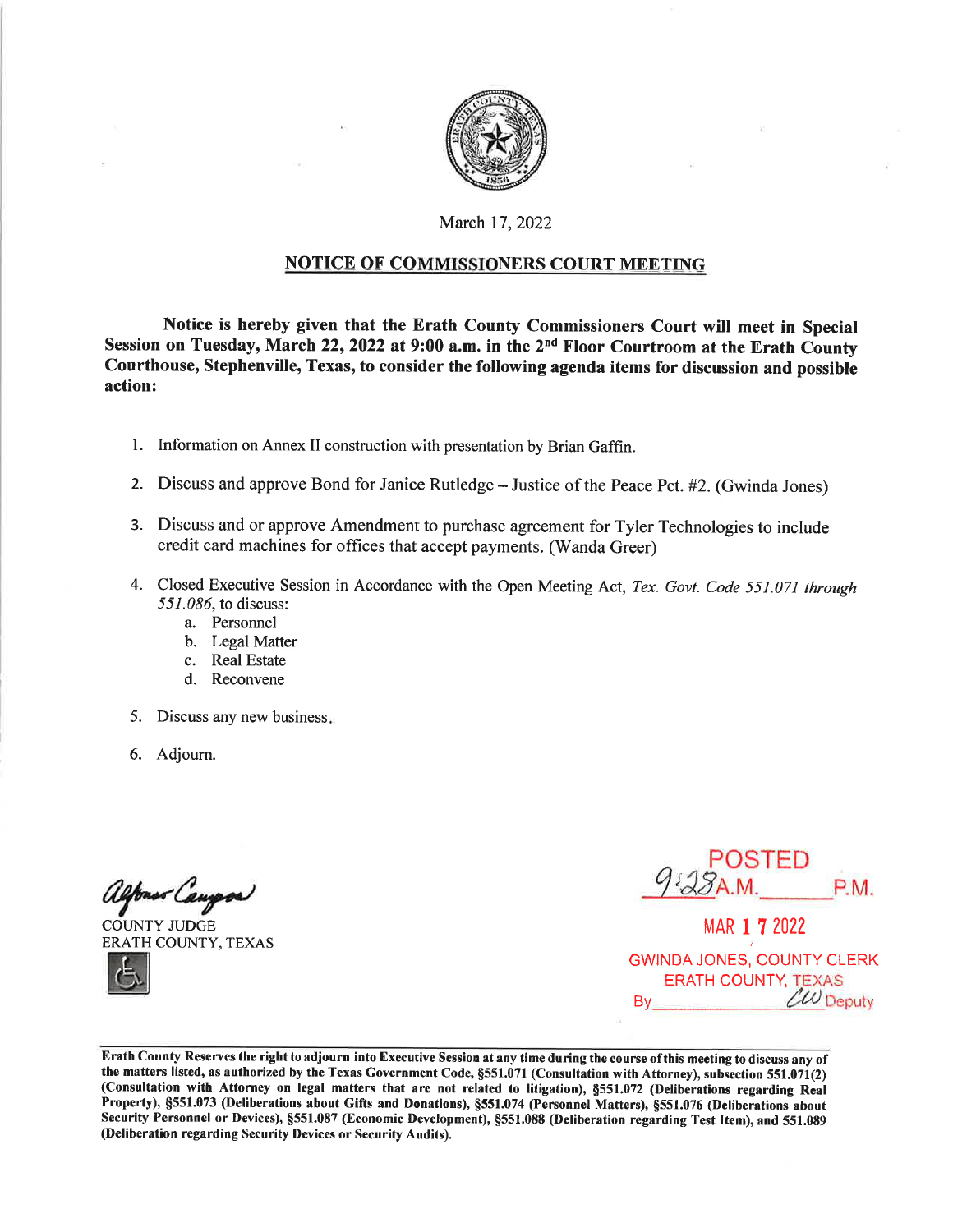#### Commissioner's Court Regular Meeting March 22, 2022 9:00 a.m. Courthouse - County Courtroom

Present: Commissioner Precinct #1 - Dee Stephens - Present Commissioner Precinct #2 - Albert Ray - Present Commissioner Precinct #3 - Joe Brown - Present Commissioner Precinct #4 - Jim Buck - Present County Judge, Alfonso Campos County Clerk, Gwinda Jones Others present in the courtroom: See attached roster

Agenda Item #1 Information on Annex II construction with presentation by Brian Gaffin.

Agenda Item #2 Discuss and approve Bond for Janice Rutledge - Justice of the Peace Pct. #2. (Gwinda Jones) Number 2022-074

Motion: To Approve Bond for Janice Rutledge-Justice of the Peace Precinct 2 (\$5,000) Made By: Commissioner Stephens Second By: Commissioner Brown Ayes: Stephens X\_ Ray X\_ Brown  $\times$  Buck  $\times$  Judge Campos  $\times$ Noes: None Motion Carried

Agenda Item #3 Discuss and or approve Amendment to purchase agreement for Tyler Technologies to include credit card machines for offices that accept payments. (Wanda Greer)

Number 2022-075

Motion: To Approve Amendment to purchase agreement for Tyler Technologies to include credit card machines for offices that accept payments (\$2954.00)

Made By: Commissioner Brown Second By: Commissioner Buck Ayes: Stephens X\_ Ray X\_ Brown  $\times$  Buck  $\times$  Judge Campos  $\times$ Noes: None Motion Carried

Agenda Item #4 Closed Executive Session Not needed

Agenda Item #5 New Business:

• Recent fires covered 11,000 acres in Erath County. Huge community support, greatly appreciated

Motion To Adjourn:

Made By: Commissioner Brown Second By: Commissioner Ray All Ayes Meeting Adjourned At9:35 a.m.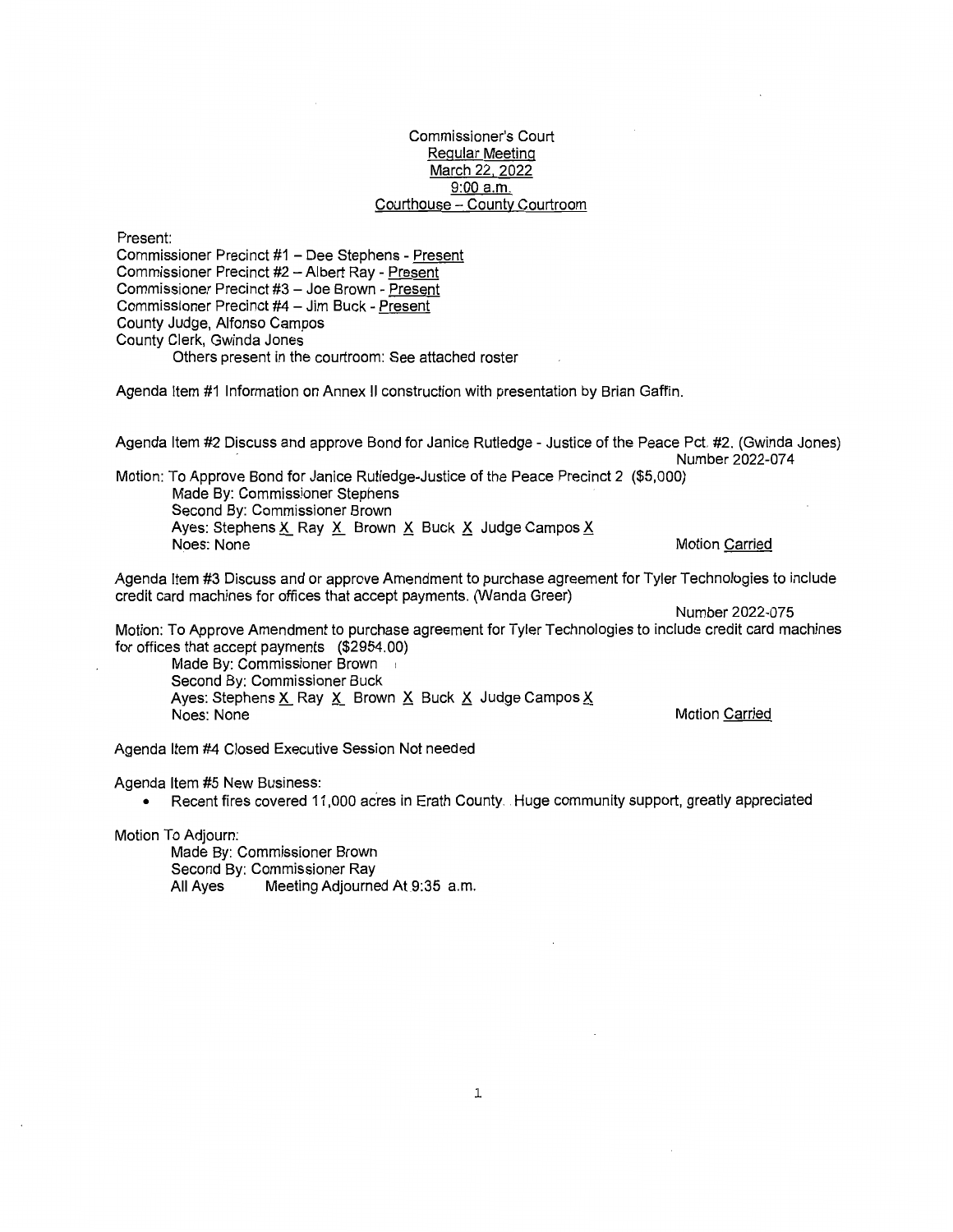**STATE OF TEXAS** 

**COUNTY OF ERATH** 

The above and foregoing is a true and complete copy of the minutes taken in my capacity as County Clerk of the Commissioners Court of Erath County, Texas, at the time and place heretofore set forth.

DATED at Stephenville, Texas, this 22nd day of March, 2022.

**ATTESTED BY:** 

GWINDA JONES, Erath County Clerk

Gwmdo Snes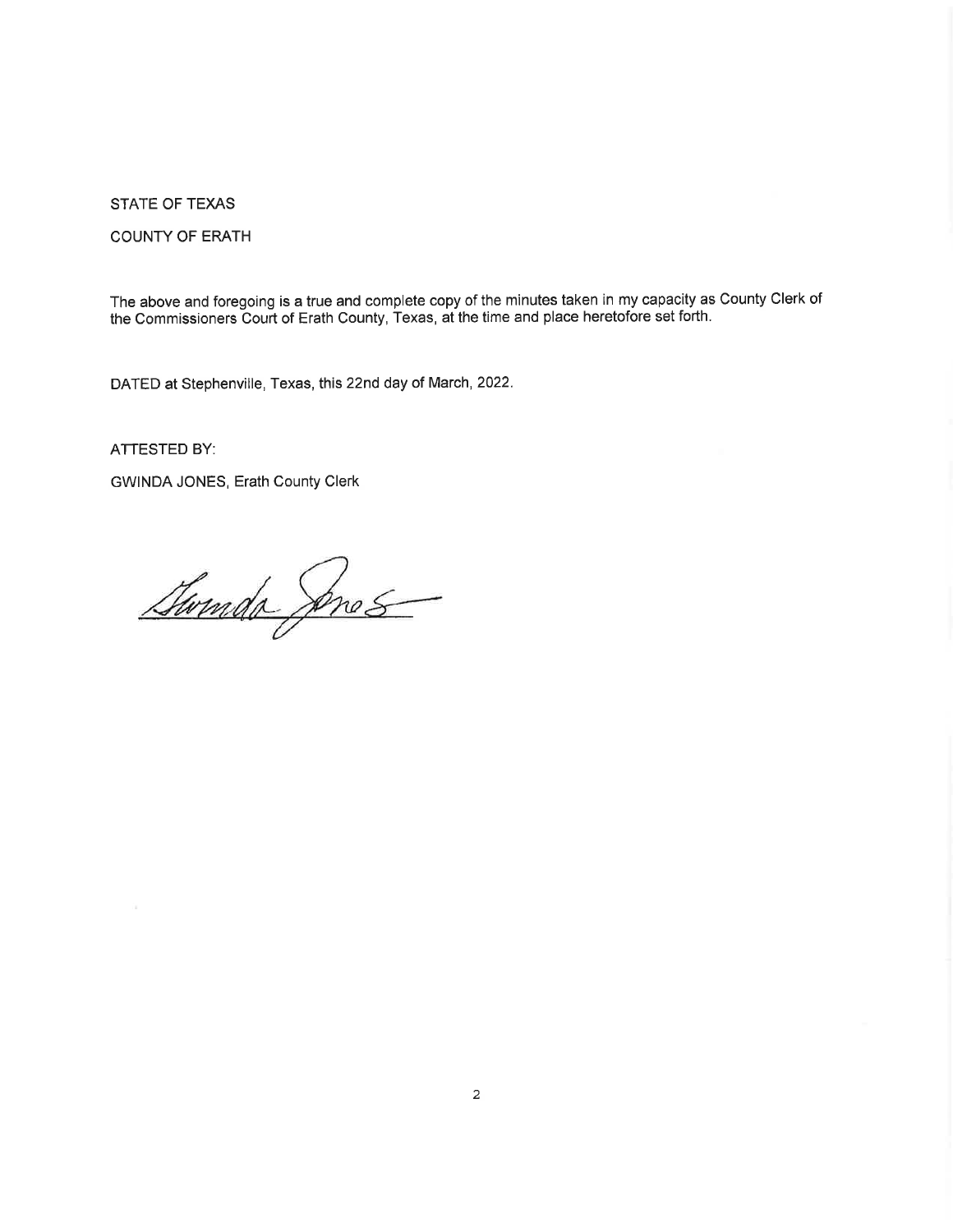

# **ERATH COUNTY COMMISSIONER'S COURT**

Attendees on Meeting Date: 3/2/  $, 2022$ 

| <b>Printed Name</b>        | <b>Signature</b> | Email | <b>Phone</b>                                |
|----------------------------|------------------|-------|---------------------------------------------|
|                            |                  |       | Laurie Gillispie Laurie Dielissier 965-1452 |
| DonnaWasham DennaWashoom)  |                  |       | $281 - 455 - 3300$                          |
| Dave Washem Craig Question |                  |       | 281-682-8654                                |
| Charlie Rath-17            |                  |       | $917 - 368 - 3790$                          |
| John TRUITT                |                  |       | $325 - 998 - 5085$                          |
| San Waldrop                |                  |       | 325 998 7700                                |
| arrie Sactot               |                  |       | $254 - 485 - 9325$                          |
| Colby Reynolds             |                  |       |                                             |
| Kinterly Barnes            |                  |       |                                             |
| Ulangle Green              |                  |       |                                             |
| Jan-Fer-Carey              |                  |       |                                             |
| ana Stevene                |                  |       |                                             |
| MATT Contes                |                  |       |                                             |
| m Balon                    |                  |       |                                             |
| 440.2                      |                  |       |                                             |
|                            |                  |       |                                             |
|                            |                  |       |                                             |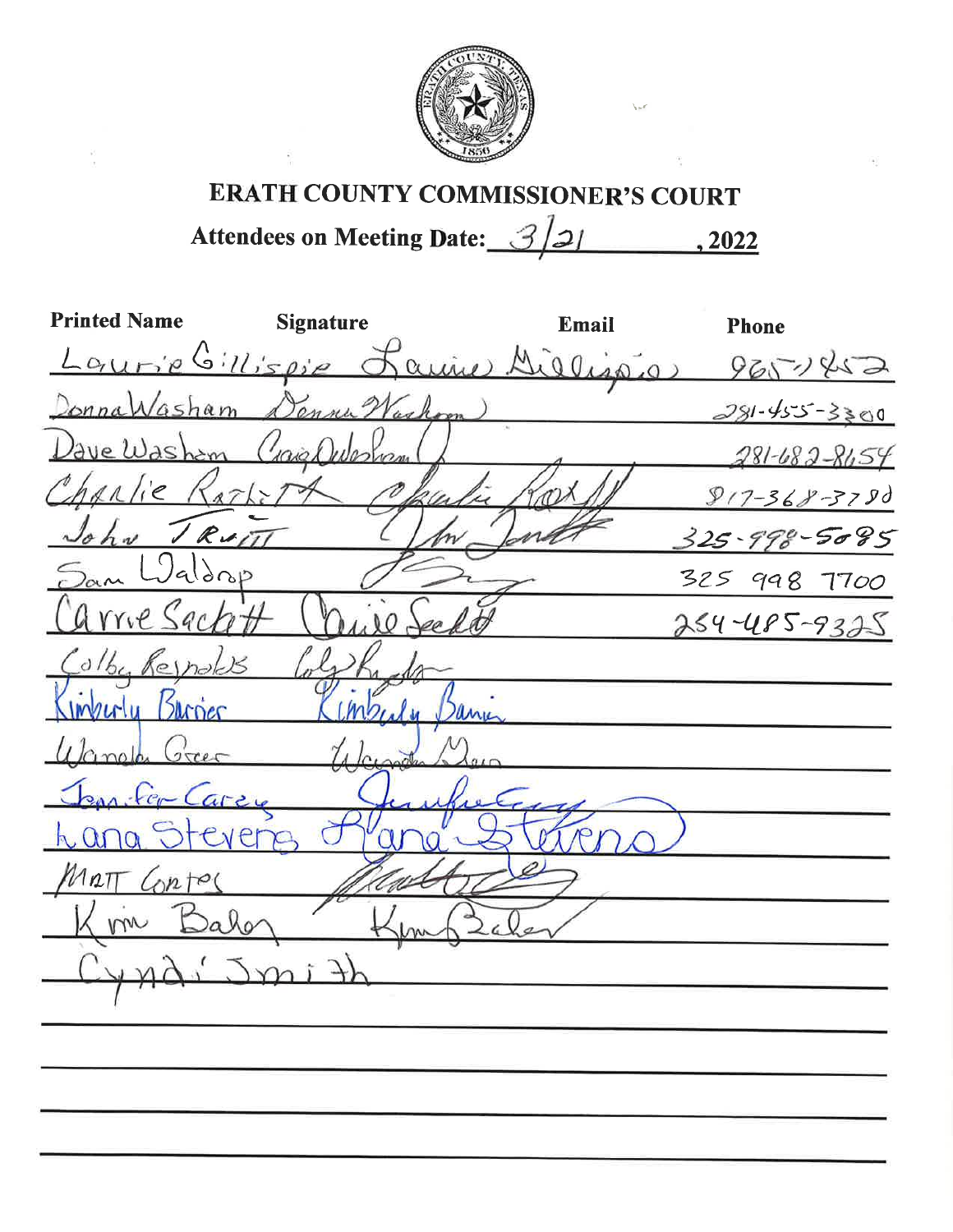### \*\*\*\* DO NOT REMOVE \*\*\*\*\* THIS PAGE IS PART OF THE INSTRUMENT\*\*\*\*\*\*

# Document No. 2022-02194

# **BOND**

RUTLEDGE JANICE C Parties:

to

**ERATH COUNTY** 

### FILED AND RECORDED **REAL RECORDS** On: 03/29/2022 at 03:04 PM

2022-02194 Document Number: Receipt No. 112813 Amount:  $$0.00$ 

> By: gjones Gwinda Jones, County Clerk Erath County, Texas

> > 7 Pages



٠

STATE OF TEXAS County of Erath

I hereby certify that this instrument was filed on the date and time stamped hereon by me and was duly recorded under the Document Number stamped hereon of the Official Public Records of Erath County. Gwinda Jones, County Clerk

Dinida Jones

Record and Return To: **COUNTY CLERKS OFFICE** 

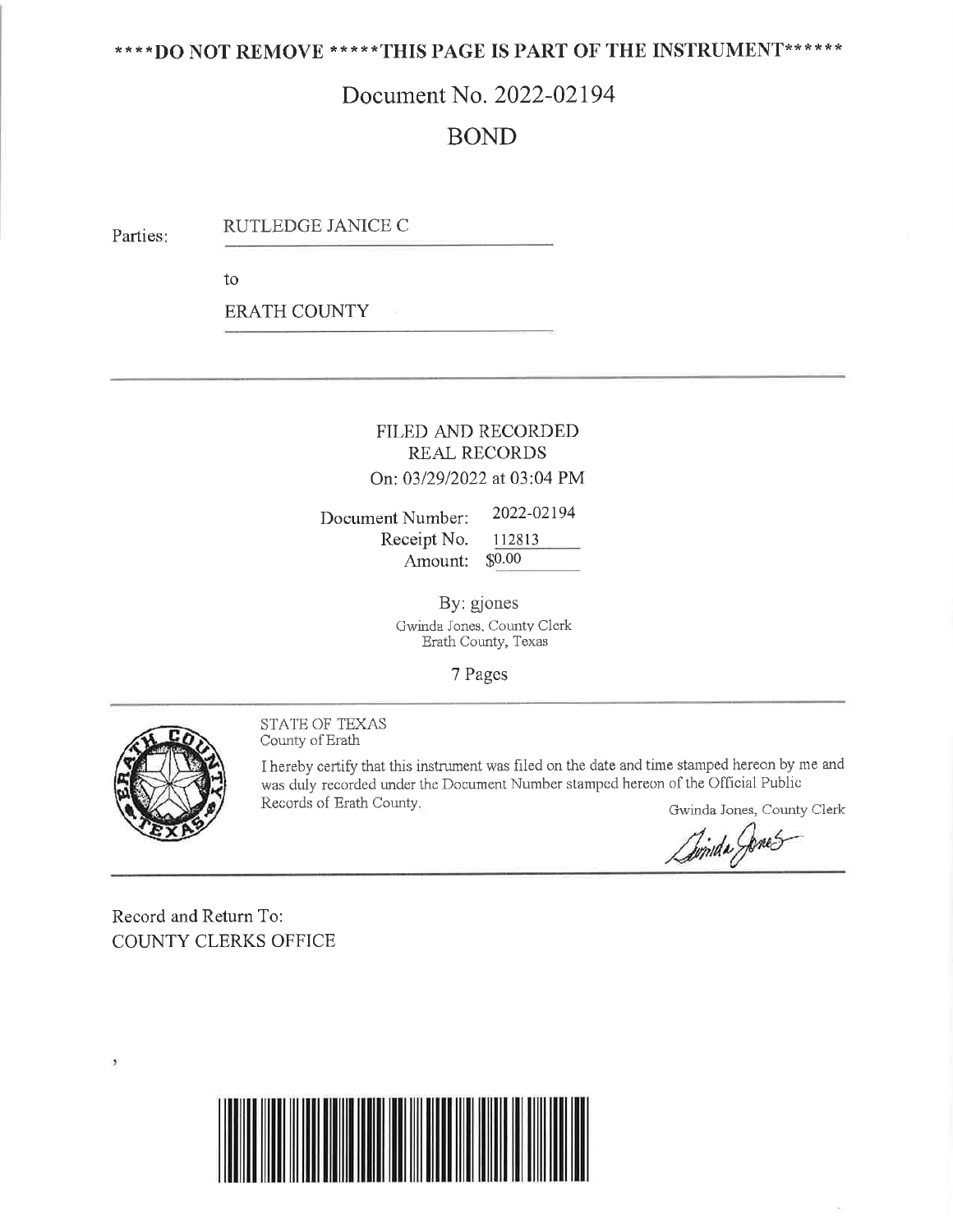

Principal COMPANY

Paul T. Druflat, Vice President

Form 862-A-12-2019

Page 1 of 3

**DEDEN WESTERN SURETY COMPANY . ONE OF AMERICA'S OLDEST BONDING COMPANIES**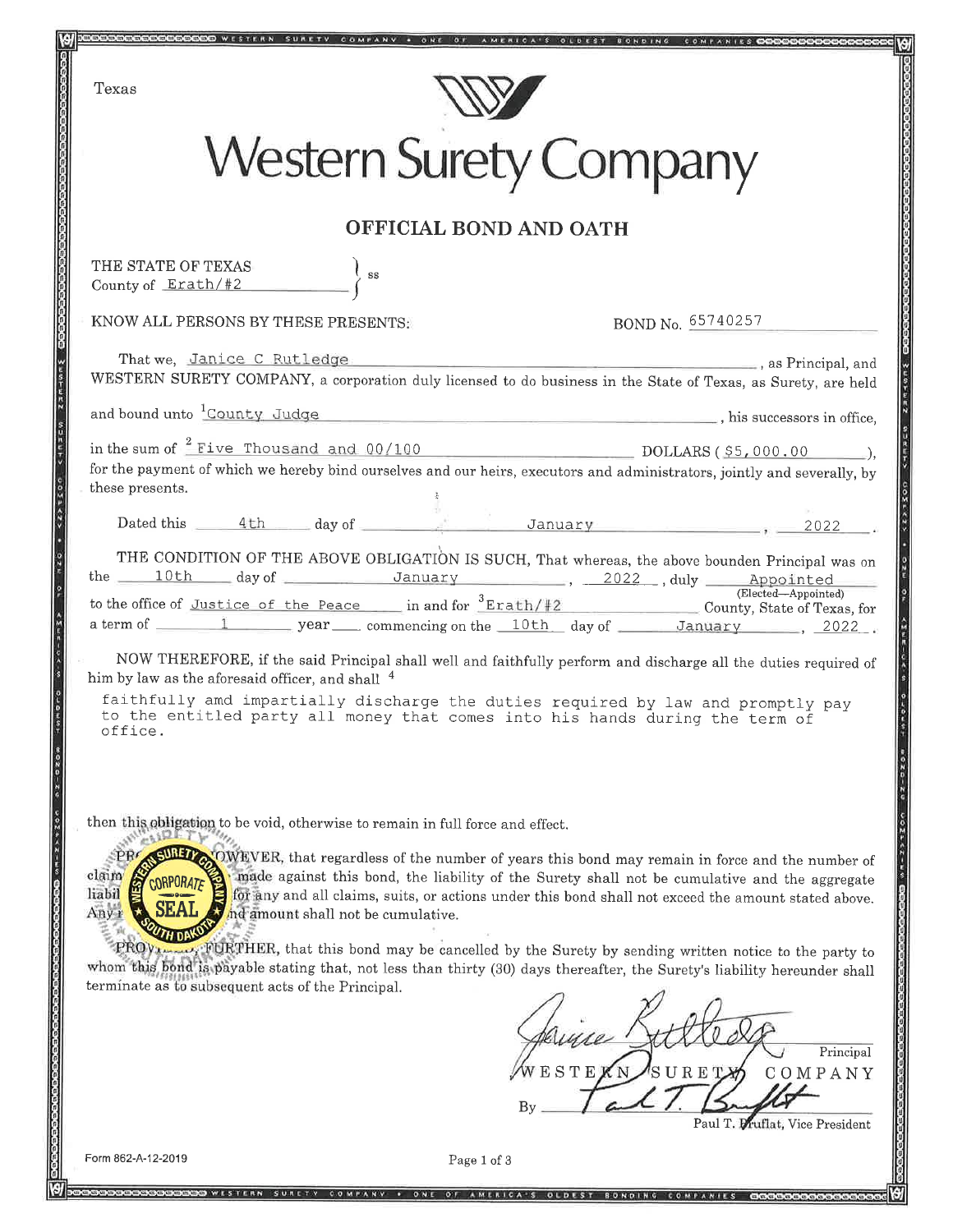#### ACKNOWLEDGMENT OF PRINCIPAL

THE STATE OF TEXAS County of  $End(4)$ Before me. Swinda, Jones on this day, personally appeared known to me to be the person whose name is subscribed to Janice Rutledge the foregoing instrument and acknowledged to me that he executed the same for the purposes and consideration therein expressed. Given under my hand and seal of office at Alghemulle , Texas, this County, Texas **OATH OF OFFICE** (COUNTY COMMISSIONERS and COUNTY JUDGE) L  $\equiv$ , do solemnly swear (or affirm) that I will faithfully execute the duties of the office of \_, of the State of Texas, and will to the best of my ability preserve, protect, and defend the Constitution and laws of the United States and of this State; and I furthermore solemnly swear (or affirm) that I have not directly nor indirectly paid, offered, or promised to pay, contributed, nor promised to contribute any money, or valuable thing, or promised any public office or employment, as a reward for the giving or withholding a vote at the election at which I was elected; and I furthermore solemnly swear (or affirm) that I will not be, directly or indirectly, interested in any contract with or claim against the County, except such contracts or claims as are expressly authorized by law and except such warrants as may issue to me as fees of office. So help me God. Signed Sworn to and subscribed before me at **SEAL** County, Texas OATH OF OFFICE (General) JAnice Retledge  $\mathbf{I}$ . I, Varie Kulledge de Hussel du Care - Aucenily swear (or affirm) that I will faithfully execute the duties of the office of Tusseline of the Veace - Precent 2 and will to the best of my ability preserve, protect, and defend the Constitution and laws of the United States and of this State; and I furthermore solemnly swear (or affirm) that I have not directly nor indirectly paid, offered, or promised to pay, contributed, nor promised to contribute any money, or valuable thing, or promised any public office or employment, as a reward for the giving or withholding a vote at the election at which I was elected. So help me God. Signed  $9:400.9.$ /D Sworn to and subscribed before me at Texas, this day of TANUARY DISTRICT **SEAL** County, Texas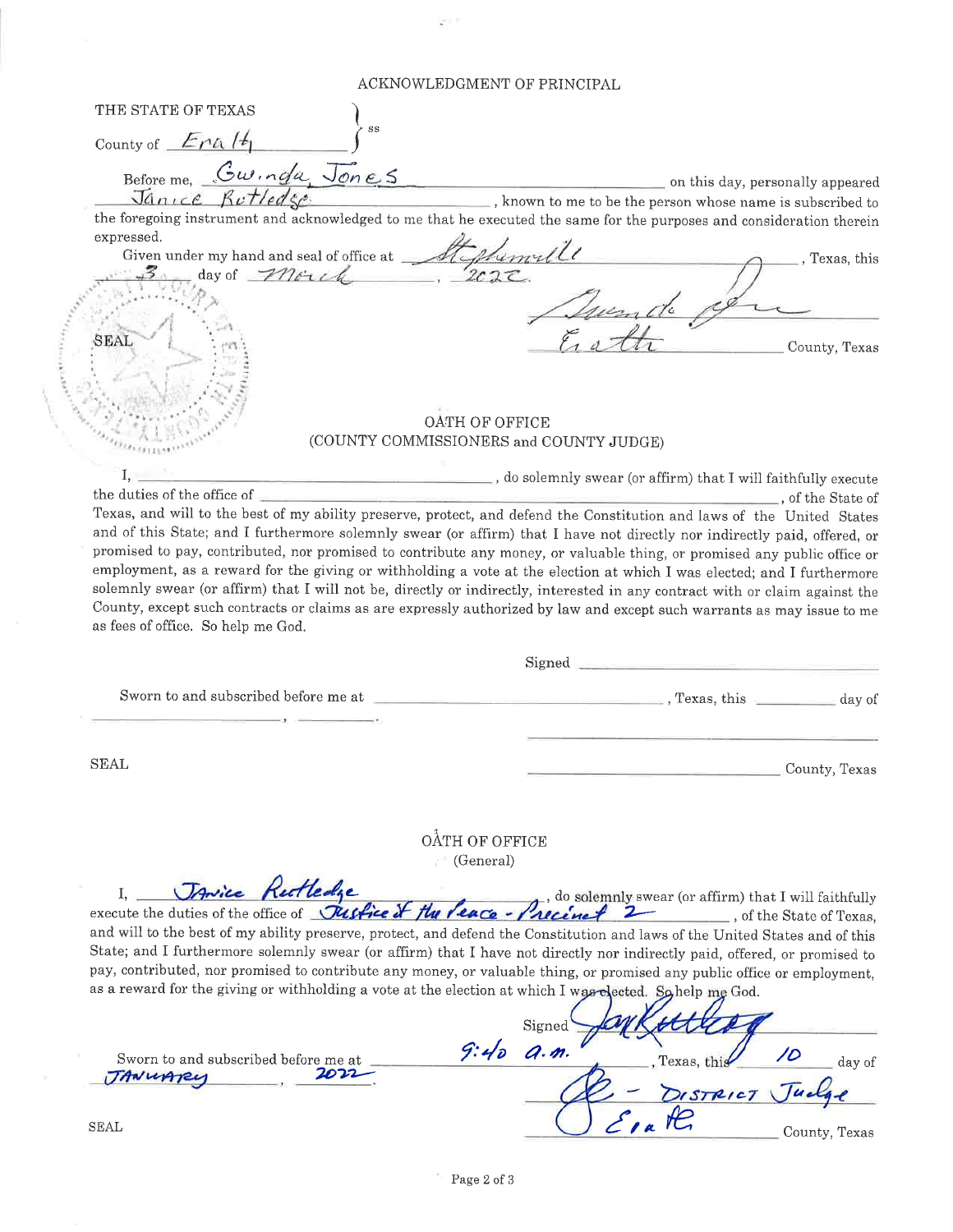| Justice of the Peace in and for Enth County and State of Texas, this day                                                                                                                                                      | The foregoing bond of Janice C Rutledge |                                                 | $\overline{a}$ as a set of $\overline{a}$ and $\overline{a}$ and $\overline{a}$ are $\overline{a}$ and $\overline{a}$ and $\overline{a}$ are $\overline{a}$ and $\overline{a}$ and $\overline{a}$ and $\overline{a}$ and $\overline{a}$ and $\overline{a}$ and $\overline{a}$ and $\overline{a}$ and $\overline{a}$ and $\overline{$ |
|-------------------------------------------------------------------------------------------------------------------------------------------------------------------------------------------------------------------------------|-----------------------------------------|-------------------------------------------------|--------------------------------------------------------------------------------------------------------------------------------------------------------------------------------------------------------------------------------------------------------------------------------------------------------------------------------------|
| approved in open Commissioner's Court.                                                                                                                                                                                        |                                         |                                                 |                                                                                                                                                                                                                                                                                                                                      |
| ATTEST:                                                                                                                                                                                                                       |                                         | Date                                            |                                                                                                                                                                                                                                                                                                                                      |
|                                                                                                                                                                                                                               |                                         |                                                 | Morch 22, 252                                                                                                                                                                                                                                                                                                                        |
|                                                                                                                                                                                                                               | Clerk                                   |                                                 |                                                                                                                                                                                                                                                                                                                                      |
| County Court                                                                                                                                                                                                                  | County                                  |                                                 | County, Texas                                                                                                                                                                                                                                                                                                                        |
|                                                                                                                                                                                                                               | $\lambda$                               |                                                 |                                                                                                                                                                                                                                                                                                                                      |
| THE STATE OF TEXAS                                                                                                                                                                                                            |                                         |                                                 |                                                                                                                                                                                                                                                                                                                                      |
| County of $\qquad \qquad$                                                                                                                                                                                                     | SS                                      |                                                 |                                                                                                                                                                                                                                                                                                                                      |
|                                                                                                                                                                                                                               |                                         |                                                 |                                                                                                                                                                                                                                                                                                                                      |
|                                                                                                                                                                                                                               |                                         |                                                 |                                                                                                                                                                                                                                                                                                                                      |
|                                                                                                                                                                                                                               |                                         |                                                 |                                                                                                                                                                                                                                                                                                                                      |
|                                                                                                                                                                                                                               |                                         |                                                 | o'clock __ M., and duly recorded the ___________ day of _________________________, _________, at<br>o'clock __ M., in the Records of Official Bonds of said County in Volume _______________, on page                                                                                                                                |
|                                                                                                                                                                                                                               |                                         |                                                 |                                                                                                                                                                                                                                                                                                                                      |
| <b>Deputy</b> Deputy                                                                                                                                                                                                          |                                         |                                                 |                                                                                                                                                                                                                                                                                                                                      |
| $By$ <sub>1–</sub>                                                                                                                                                                                                            |                                         |                                                 | County Court<br>County                                                                                                                                                                                                                                                                                                               |
|                                                                                                                                                                                                                               |                                         |                                                 |                                                                                                                                                                                                                                                                                                                                      |
|                                                                                                                                                                                                                               |                                         |                                                 |                                                                                                                                                                                                                                                                                                                                      |
|                                                                                                                                                                                                                               |                                         |                                                 |                                                                                                                                                                                                                                                                                                                                      |
|                                                                                                                                                                                                                               |                                         | ACKNOWLEDGMENT OF SURETY<br>(Corporate Officer) |                                                                                                                                                                                                                                                                                                                                      |
|                                                                                                                                                                                                                               |                                         |                                                 |                                                                                                                                                                                                                                                                                                                                      |
|                                                                                                                                                                                                                               | SS                                      |                                                 |                                                                                                                                                                                                                                                                                                                                      |
|                                                                                                                                                                                                                               |                                         |                                                 |                                                                                                                                                                                                                                                                                                                                      |
| Before me, a Notary Public, in and for said County and State on this 4th day of January                                                                                                                                       |                                         |                                                 |                                                                                                                                                                                                                                                                                                                                      |
|                                                                                                                                                                                                                               |                                         |                                                 |                                                                                                                                                                                                                                                                                                                                      |
| STATE OF SOUTH DAKOTA<br>County of Minnehaha                                                                                                                                                                                  |                                         |                                                 | 2022 , personally appeared <u>Paul T. Bruflat</u> to me known to be the identical                                                                                                                                                                                                                                                    |
| person who subscribed the name of WESTERN SURETY COMPANY, Surety, to the foregoing instrument as the<br>aforesaid officer and acknowledged to me that he executed the same as his free and voluntary act and deed, and as the |                                         |                                                 |                                                                                                                                                                                                                                                                                                                                      |
| بالمواردا ومالومة ومالسا ومارحة ومالوحاء ومالوما ومالوما ومقوماتهما                                                                                                                                                           |                                         |                                                 |                                                                                                                                                                                                                                                                                                                                      |
| P.DAHL                                                                                                                                                                                                                        |                                         |                                                 |                                                                                                                                                                                                                                                                                                                                      |
| free and voluntary act and deed of such corporation for the uses and purposes therein set forth.<br>NOTARY PUBLIC A                                                                                                           |                                         |                                                 |                                                                                                                                                                                                                                                                                                                                      |
|                                                                                                                                                                                                                               |                                         |                                                 | Notary Public                                                                                                                                                                                                                                                                                                                        |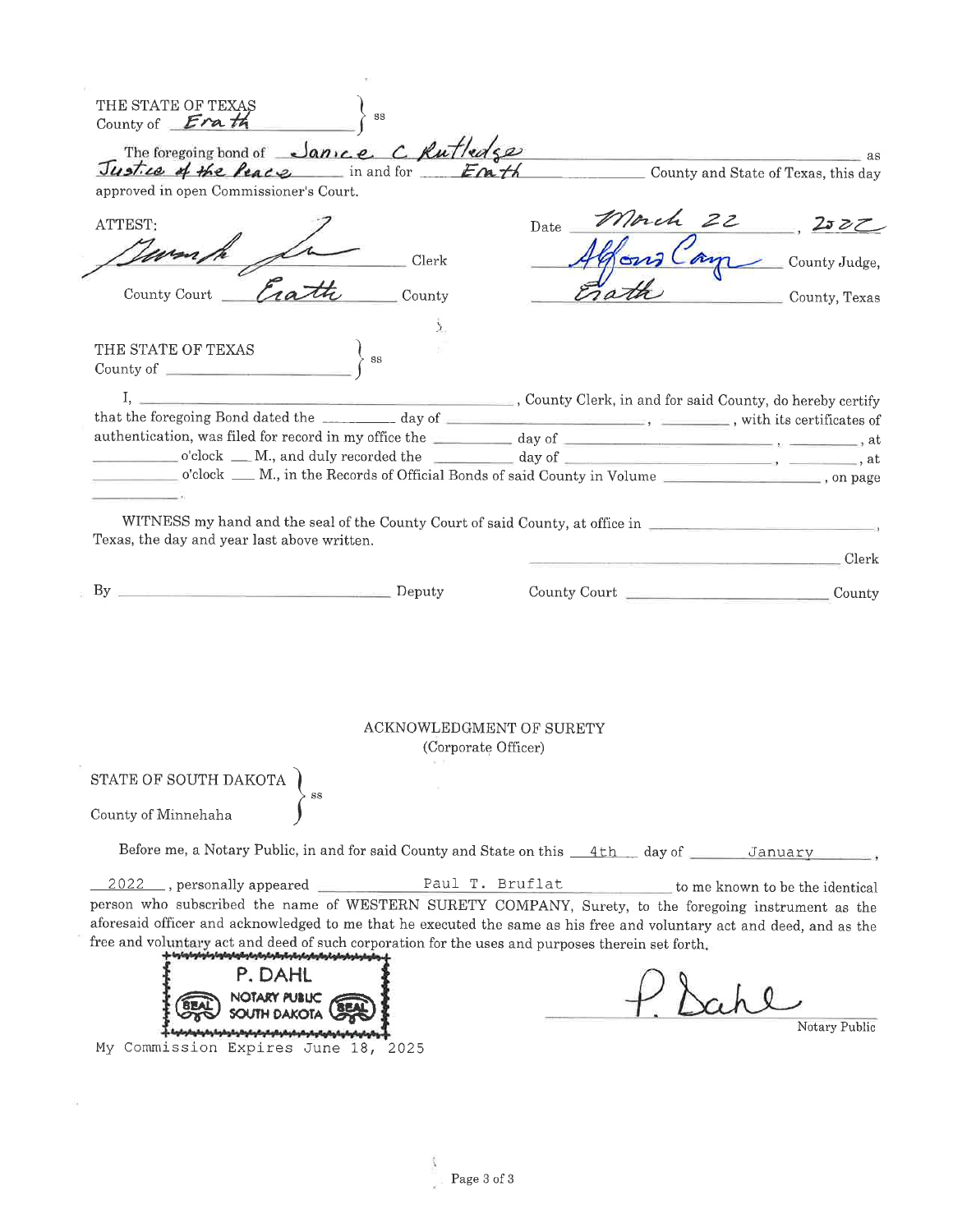# **Western Surety Company**

### **POWER OF ATTORNEY**

### **KNOW ALL MEN BY THESE PRESENTS:**

That WESTERN SURETY COMPANY, a corporation organized and existing under the laws of the State of South Dakota, and authorized and licensed to do business in the States of Alabama, Alaska, Arizona, Arkansas, California, Colorado, Connecticut, Delaware, District of Columbia, Florida, Georgia, Hawaii, Idaho, Illinois, Indiana, Iowa, Kansas, Kentucky, Louisiana, Maine, Maryland, Massachusetts, Michigan, Minnesota, Mississippi, Missouri, Montana, Nebraska, Nevada, New Hampshire, New Jersey, New Mexico, New York, North Carolina, North Dakota, Ohio, Oklahoma, Oregon, Pennsylvania, Rhode Island, South Carolina, South Dakota, Tennessee, Texas, Utah, Vermont, Virginia, Washington, West Virginia, Wisconsin, Wyoming, and the United States of America, does hereby make, constitute and appoint

Paul T. Bruflat  $=$  of  $=$ Sioux Falls State of as Attorney-in-Fact, with full power and authority hereby conferred upon him to sign, execute, acknowledge and deliver for and on

its behalf as Surety and as its act and deed, the following bond:

One Justice of the Peace County of County Judge

bond with bond number 65740257

for Janice C Rutledge

as Principal in the penalty amount not to exceed: \$ 5,000.00

Western Surety Company further certifies that the following is a true and exact copy of Section 7 of the by-laws of Western Surety Company duly adopted and now in force, to-wit:

Section 7. All bonds, policies, undertakings, Powers of Attorney, or other obligations of the corporation shall be executed in the corporate name of the Company by the President, Secretary, any Assistant Secretary, Treasurer, or any Vice President, or by such other officers as the Board of Directors may authorize. The President, any Vice President, Secretary, any Assistant Secretary, or the Treasurer may appoint Attorneys-in-Fact or agents who shall have authority to issue bonds, policies, or undertakings in the name of the Company. The corporate seal is not necessary for the validity of any bonds, policies, undertakings, Powers of Attorney or other obligations of the corporation. The signature of any such officer and the corporate seal may be printed by facsimile.

In Witness Whereof, the said WESTERN SURETY COMPANY has caused these presents to be executed by its Vice President \_\_\_\_\_ with the corporate seal affixed this \_\_\_4th \_\_ day of \_\_\_\_\_\_ January

2022 **ATTEST** P. Leitheiser, Assistant Secretary

WESTERN ゟ∪RETとCOMPANY

Paul T/Bruflat, Vice President



STATE OF SOUTH DAKOTA **COUNTY OF MINNEHAHA** 

| $\frac{4th}{4}$ day of $\frac{300000}{4}$<br>On this<br>January |                   | 2022  before me, a Notary Public, personally appearer' |  |
|-----------------------------------------------------------------|-------------------|--------------------------------------------------------|--|
| Paul T. Bruflat                                                 | and P. Leitheiser |                                                        |  |

<u> and P. Leitheiser</u>

who, being by me duly sworn, acknowledged that they signed the above Power of Attorney as Wice President and Assistant Secretary, respectively, of the said WESTERN SURETY COMPANY, and acknowledged said instrument to be the voluntary act and deed of said Corporation.



Notary Public

ssessessessessessesses + My Commission Expires March 2, 2026

To validate bond authenticity, go to www.cnasurety.com > Owner/Obligee Services > Validate Bond Coverage.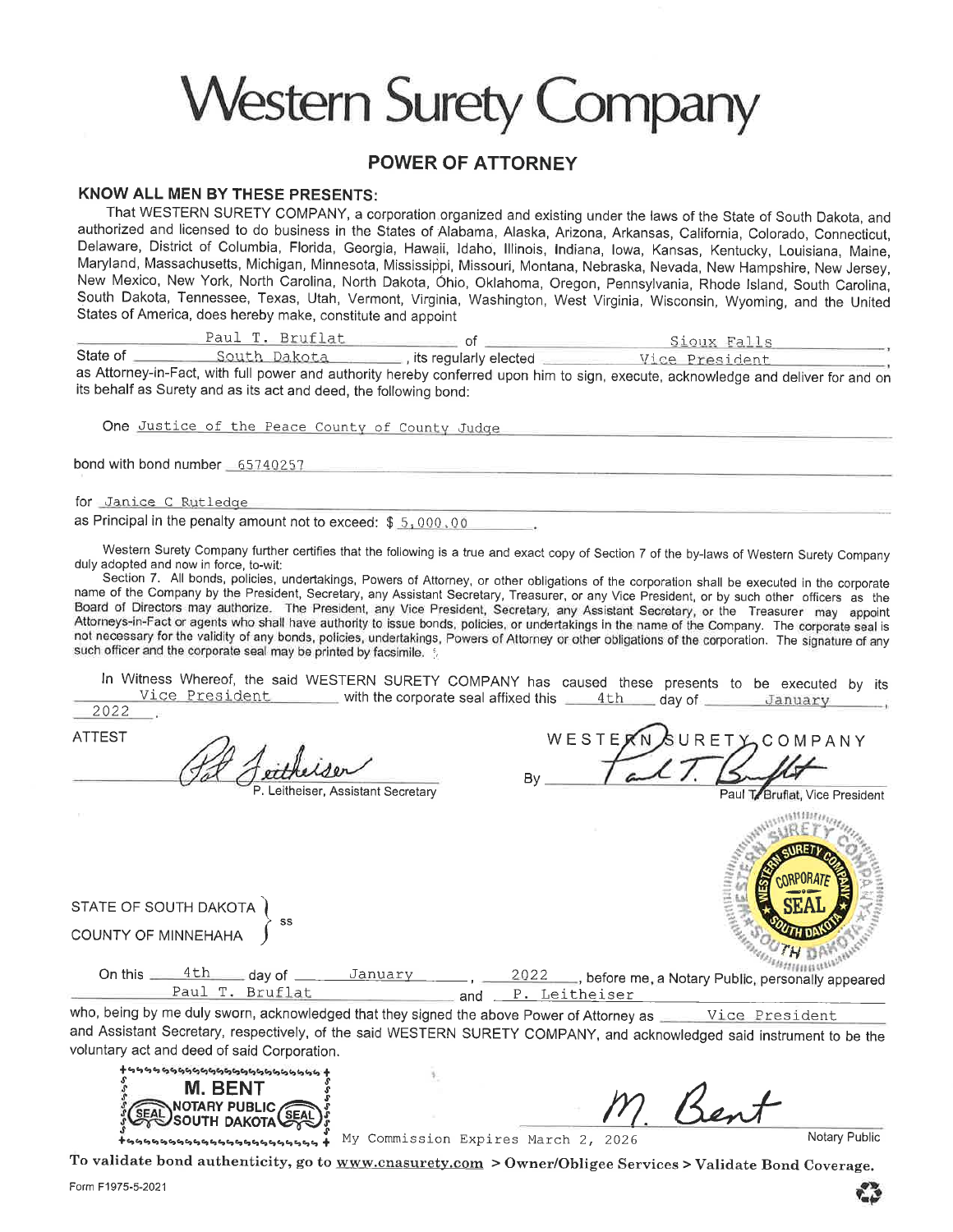

### **RIDER**

| To be attached to and form part of Bond No. |  | 65740257 |  |
|---------------------------------------------|--|----------|--|
|                                             |  |          |  |

|                       |  |  | It is hereby mutually agreed and understood by and between Western Surety Company |  |  |  |
|-----------------------|--|--|-----------------------------------------------------------------------------------|--|--|--|
| and JANICE C RUTLEDGE |  |  |                                                                                   |  |  |  |

that instead of as originally written; the bond is changed or revised in the particulars checked below:

|  | Principal Name changed to: |  |  |  |
|--|----------------------------|--|--|--|
|--|----------------------------|--|--|--|

- Principal Address changed to:
- Vehicle/Vessel/Hull Information changed to:
- Lost Instrument Information changed to:
- **Identification Number changed to:**
- Penalty Amount changed to:
- **Additional or Event Location:**
- **Effective Date changed to:**
- **Expiration Date changed to:**
- 1x I The following bond information changed: COUNTY CHANGED TO: ERATH DESCRIPTION CHANGED TO: JUSTICE OF THE PEACE COUNTY OF ERATH JUDGE

**ANAMERICA** 

But in the sych fishall Western Surety Company's total liability for all locations exceed the aggregate the bond, regardless of the number of years this bond remains in force, the number amo<sub>1</sub> The number of renewal premiums payable or paid. of c **CORPORATE** n 1

irstpod and agreed that all other terms and conditions of this bond shall remain

This Rider vecomes effective on the 10th day of January 2022. **SANTESCO SERVITOR** 

Signed this 7th day of January , 2022.

WESTZRN SURETY COMPANY Paul T. Bruflat, Vice President By:

unei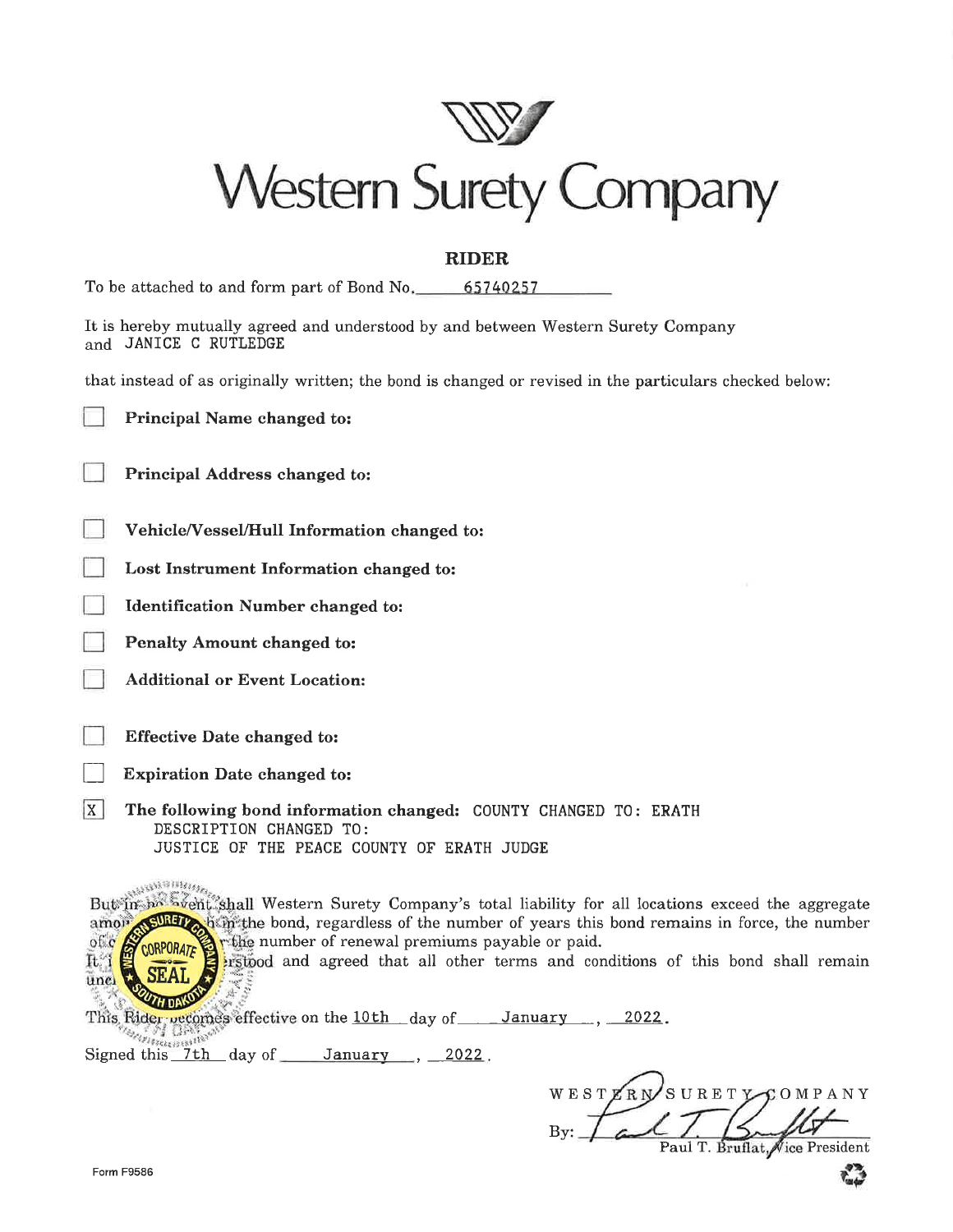# **Western Surety Company**

### **POWER OF ATTORNEY**

### **KNOW ALL MEN BY THESE PRESENTS:**

That WESTERN SURETY COMPANY, a corporation organized and existing under the laws of the State of South Dakota, and authorized and licensed to do business in the States of Alabama, Alaska, Arizona, Arkansas, California, Colorado, Connecticut, Delaware, District of Columbia, Florida, Georgia, Hawaii, Idaho, Illinois, Indiana, Iowa, Kansas, Kentucky, Louisiana, Maine, Maryland, Massachusetts, Michigan, Minnesota, Mississippi, Missouri, Montana, Nebraska, Nevada, New Hampshire, New Jersey, New Mexico, New York, North Carolina, North Dakota, Ohio, Oklahoma, Oregon, Pennsylvania, Rhode Island, South Carolina, South Dakota, Tennessee, Texas, Utah, Vermont, Virginia, Washington, West Virginia, Wisconsin, Wyoming, and the United States of America, does hereby make, constitute and appoint

Paul T. Bruflat **Sioux Falls**  $\_$  of  $\_$ South Dakota **Vice President** , its regularly elected State of

as Attorney-in-Fact, with full power and authority hereby conferred upon him to sign, execute, acknowledge and deliver for and on its behalf as Surety and as its act and deed, the following bond:

One JUSTICE OF THE PEACE COUNTY OF ERATH JUDGE

bond with bond number 65740257

for JANICE C RUTLEDGE

STATE OF SOUTH DAKOTA **COUNTY OF MINNEHAHA** 

as Principal in the penalty amount not to exceed: \$5,000.00

Western Surety Company further certifies that the following is a true and exact copy of Section 7 of the by-laws of Western Surety Company duly adopted and now in force, to-wit:

Section 7. All bonds, policies, undertakings, Powers of Attorney, or other obligations of the corporation shall be executed in the corporate name of the Company by the President, Secretary, any Assistant Secretary, Treasurer, or any Vice President, or by such other officers as the Board of Directors may authorize. The President, any Vice President, Secretary, any Assistant Secretary, or the Treasurer may appoint Attorneys-in-Fact or agents who shall have authority to issue bonds, policies, or undertakings in the name of the Company. The corporate seal is not necessary for the validity of any bonds, policies, undertakings, Powers of Attorney or other obligations of the corporation. The signature of any such officer and the corporate seal may be printed by facsimile.

In Witness Whereof, the said WESTERN SURETY COMPANY has caused these presents to be executed by its **Vice President** with the corporate seal affixed this \_\_\_\_\_\_\_7th \_\_\_\_ day of January <u>2022.</u>

**ATTEST** 

Leitheiser, Assistant Secretary

SURE COMPANY

Paul F. Bruflat, Vice President



On this  $-$ 7th day of January 2022 \_, before me, a Notary Public, personally appeared Paul T. Bruflat P. Leitheiser and

who, being by me duly sworn, acknowledged that they signed the above Power of Attorney as Vice President and Assistant Secretary, respectively, of the said WESTERN SURETY COMPANY, and acknowledged said instrument to be the voluntary act and deed of said Corporation.



Notary Public

My Commission Expires March 2, 2026

To validate bond authenticity, go to www.cnasurety.com > Owner/Obligee Services > Validate Bond Coverage. Form F1975-5-2021